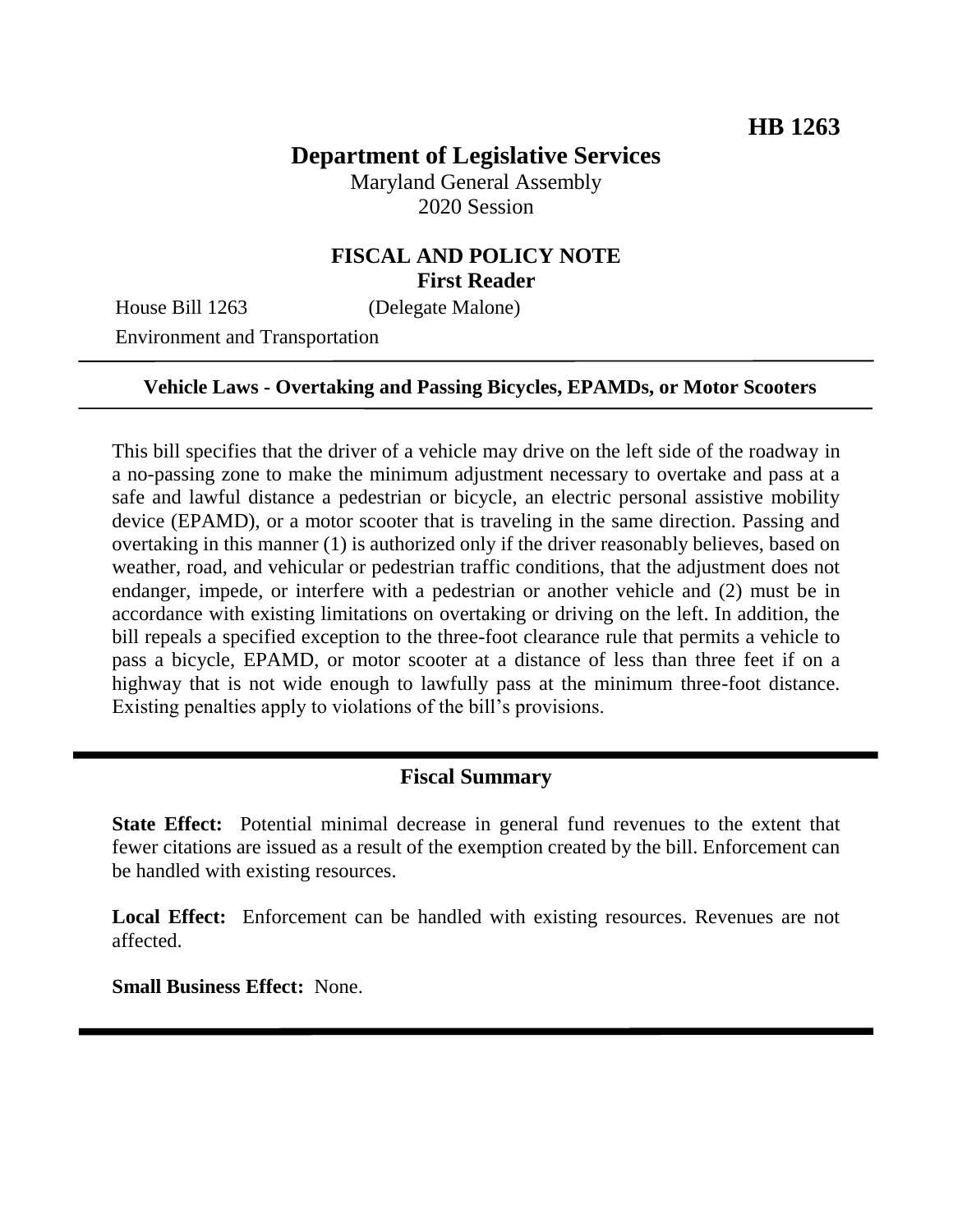## **Analysis**

### **Current Law:**

#### *No-passing Zones*

The State Highway Administration may (1) determine those parts of any highway within its jurisdiction where overtaking and passing or driving on the left of the roadway is especially dangerous and (2) indicate the beginning and end of these zones with appropriate signs or markings on the roadway. Where the signs or markings are in place and clearly visible to an ordinarily observant individual, every driver of a vehicle must obey their directions. Within a properly marked no-passing zone, a driver may not drive on the left side of the roadway or on the left side of any pavement striping designed to mark the no-passing zone. However, a driver may drive across the left side of the roadway in a no-passing zone while making a left turn if it is safe to do so.

A violation of the no-passing rule is a misdemeanor subject to a maximum fine of \$500. The prepayment penalty established by the District Court for a violation is \$90, and the Motor Vehicle Administration (MVA) must assess one point against the driver's license upon conviction. If the violation contributes to an accident, the prepayment penalty is \$130, and MVA must assess three points against the license.

### *Passing and Overtaking Vehicles – Generally*

The driver of a vehicle overtaking another vehicle that is traveling in the same direction generally must pass to the left of the overtaken vehicle at a safe distance and may not drive any part of his or her vehicle directly in front of the overtaken vehicle until safely clear of the overtaken vehicle. Except when overtaking and passing on the right is permitted, the driver of an overtaken vehicle (1) must give way to the right in favor of the overtaking vehicle on audible signal and (2) may not increase the speed of his or her vehicle until completely passed by the overtaking vehicle.

#### *Overtaking or Driving to the Left – Limitations*

The driver of a vehicle may not drive to the left of the center of the roadway in overtaking and passing another vehicle going in the same direction unless (1) authorized by law and (2) the left side of the roadway is clearly visible and free of approaching traffic for a sufficient distance ahead to permit the completion of the overtaking and passing without interfering with the operation of any other vehicle approaching from the opposite direction or any other vehicle overtaken. The overtaking vehicle must return to an authorized lane of travel as soon as practicable and, if the passing movement uses a lane authorized for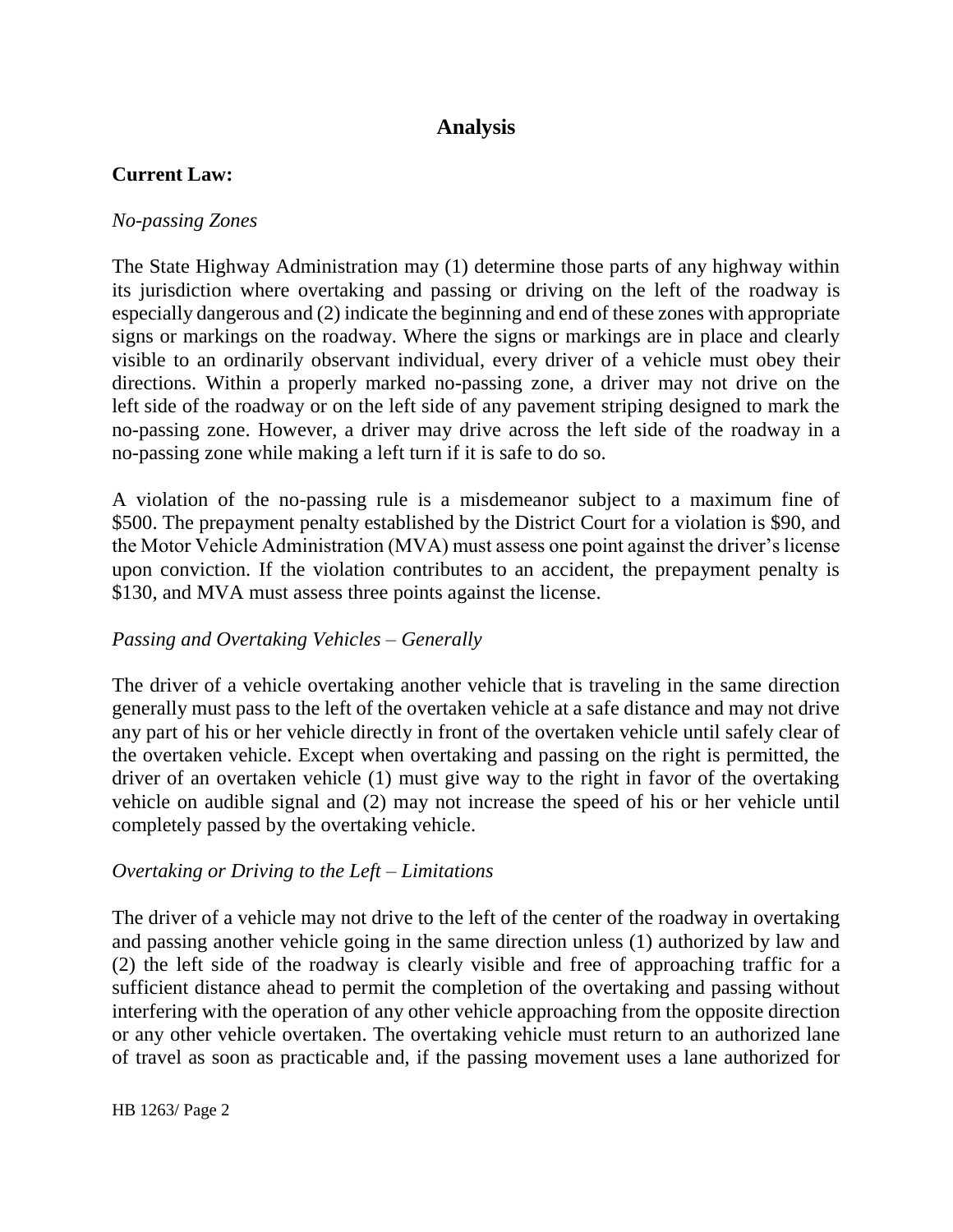vehicles approaching from the opposite direction, before coming within 200 feet of any approaching vehicle.

Except on a one-way road, a driver may not drive on the left side of any roadway if (1) the vehicle is approaching the crest of a grade or hill or on a curve in the highway where the driver's view is obstructed for such a distance as to be dangerous if another vehicle approaches from the opposite direction; (2) the vehicle is crossing or approaching within 100 feet of any intersection or railroad grade crossing; or (3) the driver's view is obstructed while approaching within 100 feet of any bridge, viaduct, or tunnel.

A violation of these provisions is a misdemeanor subject to a maximum fine of \$500. The prepayment penalty is \$90, and MVA must assess one point against the driver's license on conviction. If the violation contributes to an accident, the prepayment penalty is \$130, and MVA must assess three points against the license.

### *Overtaking a Bicycle, EPAMD, or Motor Scooter*

*Exercising Due Care:* The driver of a vehicle must exercise due care to avoid colliding with any bicycle, EPAMD, or motor scooter being ridden by a person. A violation is a misdemeanor subject to a maximum fine of \$500. The prepayment penalty for this violation is \$290.

*Minimum Passing Distance:* When overtaking a bicycle, an EPAMD, or a motor scooter, a driver must safely pass the bicycle, EPAMD, or motor scooter at a distance of at least three feet unless, at the time, (1) the bicycle, EPAMD, or motor scooter rider fails to ride to the right side of the roadway or in a bicycle lane that is paved to a smooth surface, as required by the Maryland Vehicle Law; (2) a passing clearance of less than three feet is caused solely by the rider's failure to maintain a steady course; or (3) the highway is not wide enough for the vehicle to lawfully pass at a minimum distance of three feet.

A violation is a misdemeanor subject to a maximum fine of \$500. The prepayment penalty is \$80, and MVA must assess one point against the driver's license. For a violation that contributes to an accident, the prepayment penalty is \$120.

#### *Duty to Exercise Due Care to Avoid Colliding with a Pedestrian*

Notwithstanding any other rule of the road, the driver of a vehicle must exercise due care to avoid colliding with any pedestrian and, if necessary, warn any pedestrian by sounding the vehicle's horn. Additionally, the driver of a vehicle must exercise proper caution upon observation of a child or obviously confused or incapacitated individual. A violation is a misdemeanor, and a violator is subject to a maximum fine of \$500. The prepayment penalty established by the District Court is \$70, and MVA must assess one point against a violator's

HB 1263/ Page 3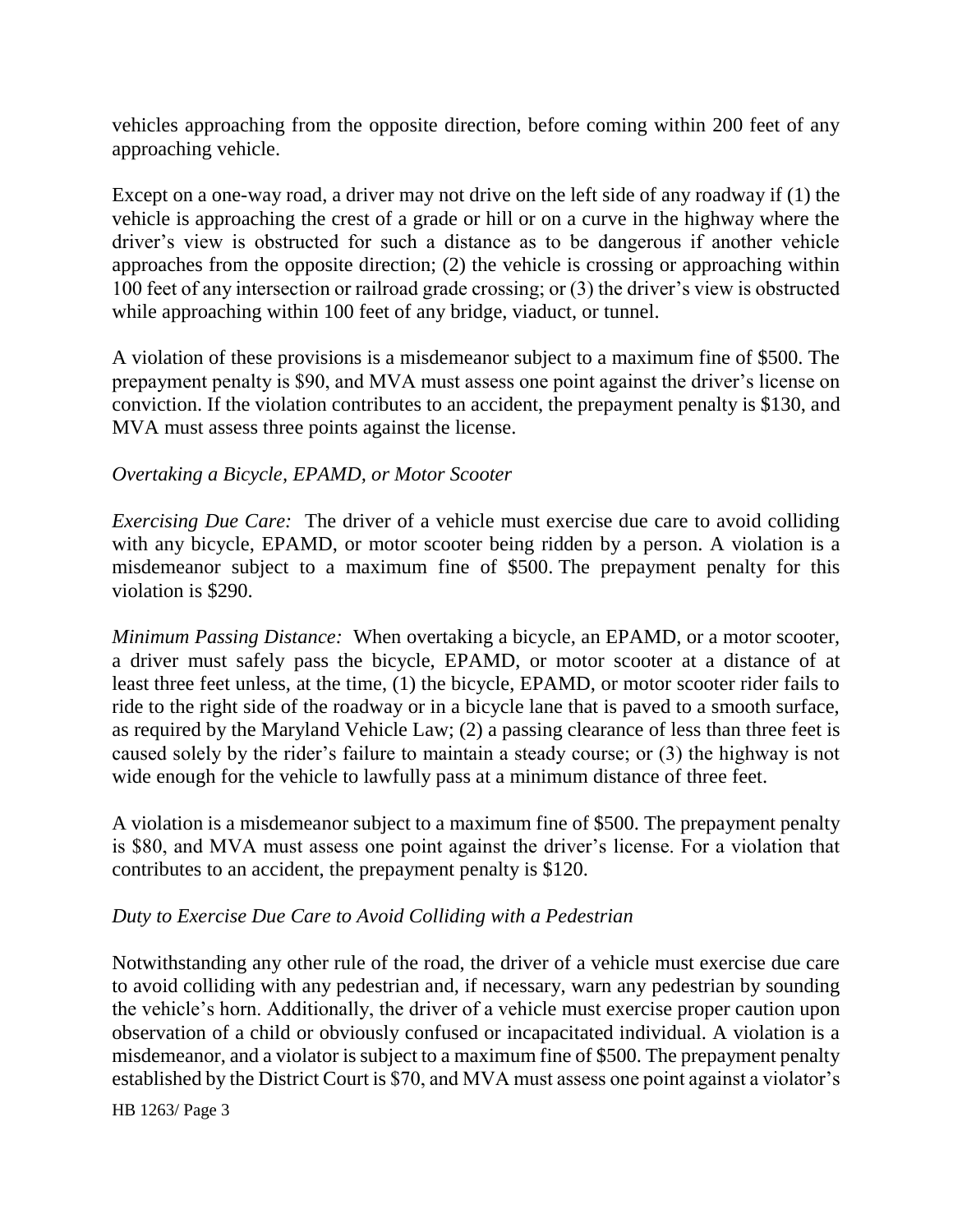license. If the violation contributes to an accident, the prepayment penalty is \$110, and MVA must assess three points against the violator's license.

### *Definitions*

"Vehicle" means any device (except an EPAMD) in, on, or by which an individual or property may be transported or towed on a highway, including a low-speed vehicle and an off-highway recreational vehicle.

"Bicycle" means a vehicle that (1) is designed to be operated by human power; (2) has two or three wheels, one of which is more than 14 inches in diameter; and (3) has a drive mechanism other than by pedals directly attached to a drive wheel. "Bicycle" also includes an electric bicycle, a moped, or an electric low-speed scooter.

An "EPAMD" is a pedestrian device that (1) has two nontandem wheels; (2) is self-balancing; (3) is powered by an electric propulsion system; (4) is designed to transport one person; and (5) reaches a maximum speed of up to 15 miles per hour.

**Background:** According to data provided by the District Court, in fiscal 2019, there were a total of 908 citations issued statewide for unlawful driving on the left side of the roadway or to the left of pavement striping in a posted no-passing zone. Of these, 314 were prepaid, 65 went to trial, and 529 remain open.

In addition, in fiscal 2019, there were 10 citations issued statewide for failure to exercise due care to avoid colliding with a bicycle, EPAMD, or motor scooter and four citations issued for failure to pass at a minimum three-foot distance. There were 117 citations issued for failure to exercise due care to avoid colliding with a pedestrian.

According to preliminary data presented in the Maryland Department of Transportation's *2020 Annual Attainment Report*, 465 serious pedestrian injuries, 130 pedestrian deaths, 6 bicycle fatalities, and 59 serious bicycle injuries occurred on Maryland roads in 2018.

## **Additional Information**

**Prior Introductions:** HB 398 of 2019, a similar bill, passed the House as amended but received an unfavorable report from the Senate Judicial Proceedings Committee. Its cross file, SB 354, received an unfavorable report from the Senate Judicial Proceedings Committee. HB 222 of 2018, a similar bill, received a hearing in the House Environment and Transportation Committee and was later withdrawn. Its cross file, SB 268, received a favorable with amendments report from the Senate Judicial Proceeding Committee but was recommitted to the committee.

HB 1263/ Page 4